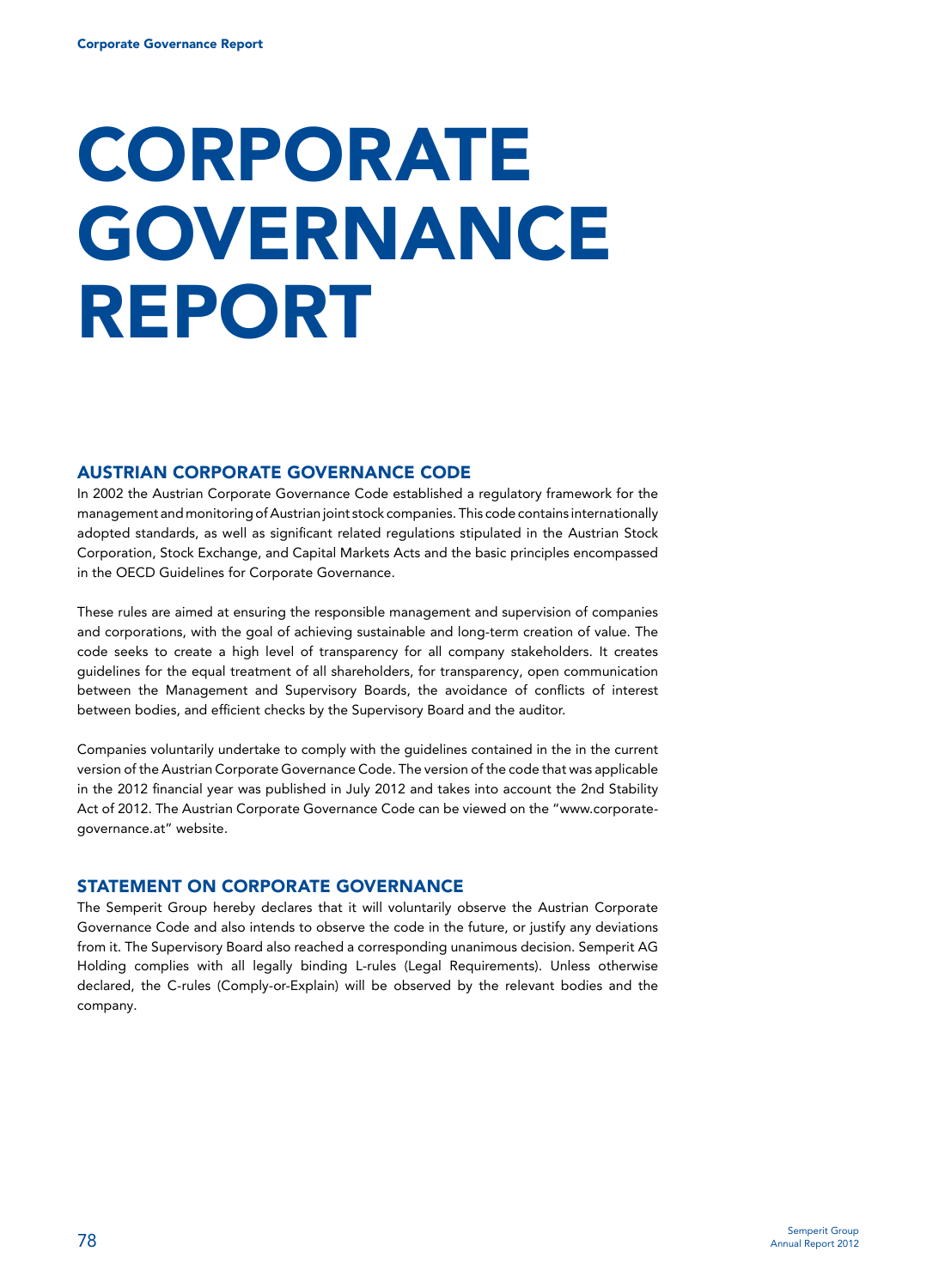# Corporate bodies of Semperit AG Holding: Management Board

Thomas Fahnemann

Chairman of the Management Board since April 14, 2011; previously Deputy Chairman of the Management Board since joining the company on December 1, 2010; current period of office ends November 30, 2013.

Departmental responsibilities: Medical Sector, which includes the Sempermed segment, Industrial Sector with the Semperflex, Sempertrans, and Semperform segments, Corporate Development & Strategy, Human Resources, Communications, Procurement & Logistics.

Following his studies in business administration in Mainz, Germany, Thomas Fahnemann, born in 1961, completed an Executive MBA Program at Northwestern University in Chicago. Thomas Fahnemann began his professional career with Hoechst AG in Frankfurt in 1983. He subsequently assumed several executive positions in Germany and the USA. In 1995 he was appointed Group Department Manager for Trevira in North Carolina, USA and starting in 1998 served as Chief Operating Officer for KoSa in Houston, USA. In 2003 he became CEO and Chairman of the Management Board of Lenzing AG in Austria. From 2009 to 2010 he was Chairman of the Management Board of RHI AG, Vienna. He exercises no Supervisory Board mandates in other companies not included in the consolidated financial statements, pursuant to C-rule 16 of the Austrian Corporate Governance Code.

#### Johannes Schmidt-Schultes

Member of the Management Board since April 15, 2011; Chief Financial Officer (CFO); current period of office ends April 14, 2014.

Departmental responsibilities: Accounting, Planning & Reporting, Controlling, Tax, Treasury, Investor Relations, Internal Audit, Risk Management, Legal and Compliance and Information Technology.

Johannes Schmidt-Schultes, born in 1966, concluded his studies in economics at the University of Hanover in 1993. In 1996 he graduated with a PhD from the Ludwig Maximilian University, Munich. He studied abroad at Aston University in Birmingham, UK, as well as the University of California in Berkeley, USA. During his doctoral studies, Johannes Schmidt-Schultes worked for the strategic consultants Bain & Company in Munich. From 1996 to 1999 he served as Head of the Department of Investment Controlling and Group Development at VIAG AG in Munich, and from 1999 to 2001 he was Managing Director of Finance for Kloeckner & Co in Vienna. In 2001 he moved to Deutsche Telekom Group – first as CFO of T-Mobile Austria in Vienna and then, from 2004 to 2007, of T-Mobile UK in Hatfield, UK. From 2007 to 2011 he was Deputy Chief Financial Officer of the Australian Telekom Telstra Corporation, which is based in Melbourne. He exercises no Supervisory Board mandates in other companies not included in the consolidated financial statements. pursuant to C-rule 16 of the Austrian Corporate Governance Code.

## Richard Ehrenfeldner

Member of the Management Board since October 1, 2001; Chief Technical Officer (CTO); current period of office ends May 31, 2015. Departmental responsibilities: Technology, Innovation, Operational Excellence and Quality Management.

After concluding his studies in process engineering (chemical plant engineering) at the Graz University of Technology, Richard Ehrenfeldner, born in 1954, commenced his professional career in 1984 with AT&S in Leoben, where he headed the Departments of Production and Expansion with a particular focus on large investments in expanding production capabilities. In 1989 he moved to Semperit AG Holding. As Technical Manager of the Sempermed segment, he was responsible for the expansion of manufacturing facilities, as well as the construction and development of new plants in Sopron, Hat Yai, and Shanghai. He exercises no Supervisory Board mandates in other companies not included in the consolidated financial statements, pursuant to C-rule 16 of the Austrian Corporate Governance Code.

Richard Stralz

Member of the Management Board from June 1, 2004 until November 30, 2012.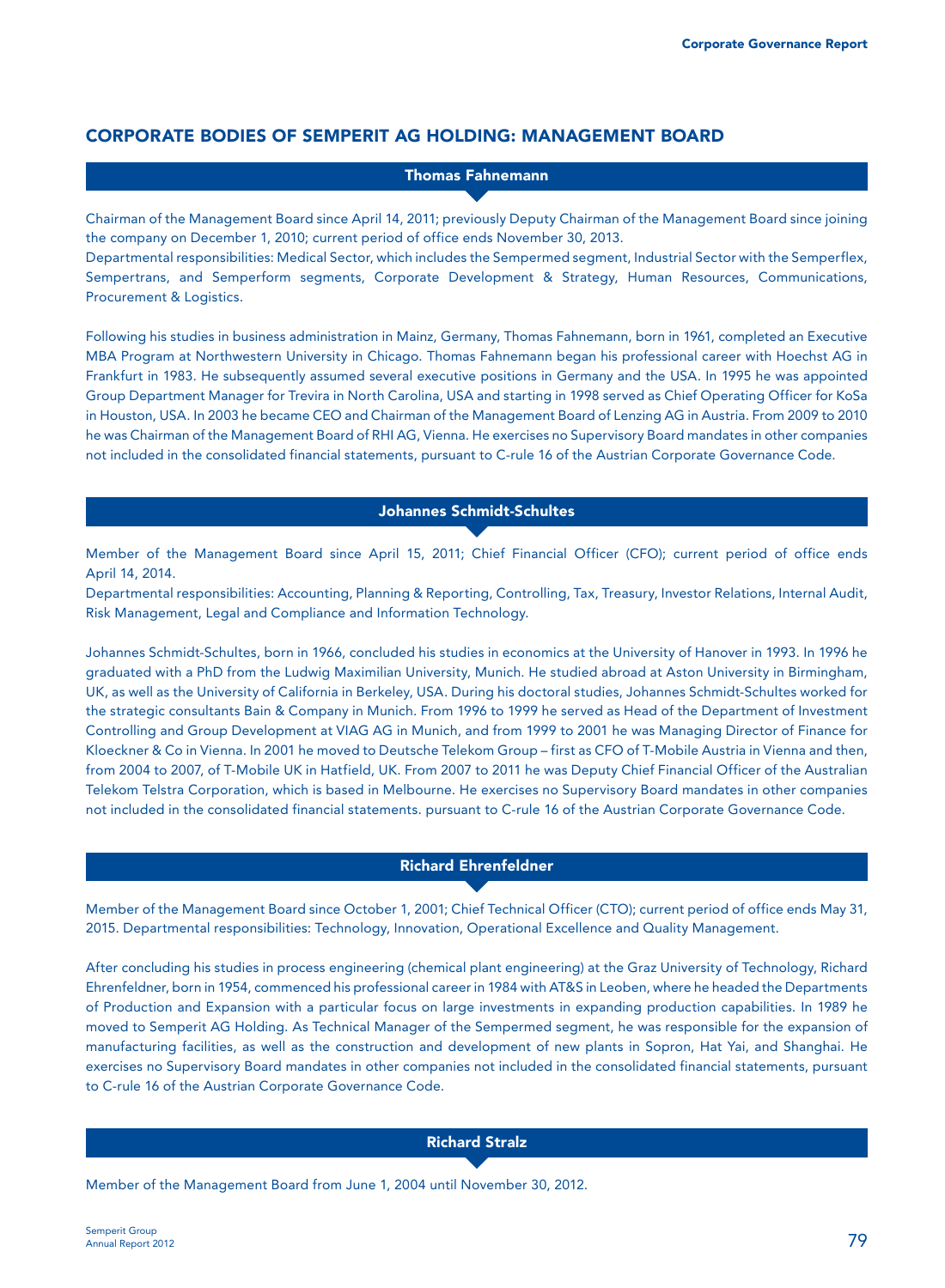#### Management Board

The Management Board has consisted of three members since December 1, 2012. It has full responsibility for managing the company for the benefit of the enterprise while taking account of the interests of shareholders and employees as well as the public interest (L-rule 13).

Internal rules of procedure govern the allocation of business responsibilities and cooperation between members of the Management Board. Decisions of primary importance are taken by the Management Board as a whole. The Management Board itself takes full responsibility for communication tasks that have a significant impact on how the company is perceived by its stakeholders. The legally binding regulations, the Articles of Association, and the internal rules of procedure laid down by the Supervisory Board form the basis for corporate management. In addition, behavioural guidelines are also contained in the Austrian Corporate Governance Code.

#### Supervisory Board

The Supervisory Board consists of six shareholder representatives and three employee representatives. The Supervisory Board resolved to establish the following committees consisting of its own members to carry out specific functions: Executive Committee, Remuneration Committee, Audit Committee, Nominating Committee, and Strategy Committee. The authority to make decisions and pass resolutions rests in the hands of the entire Supervisory Board. The Supervisory Board supervises the Management Board and supports it in managing the company, particularly when decisions of primary importance are to be made.

#### Meetings of the Supervisory Board and its committees

The Supervisory Board convened for five meetings during the 2012 financial year. No member of the Supervisory Board attended less than 50% of the meetings in the course of 2012.

The Auditing Committee led by Veit Sorger carried out its activities in accordance with prevailing legal regulations (three meetings), and in particular dealt with the 2011 Annual and consolidated Financial Statements, risk management, corporate governance, and cooperation with the auditors.

The Nominating Committee, also under the chairmanship of Veit Sorger, met twice to deal with appointments for Supervisory Board positions becoming vacant and issues in connection the termination of a Management Board member.

The Strategy Committee met once to deal with fundamental questions about the strategic development of the Group, in particular with regard to Asian growth regions.

The Remuneration Committee, chaired by Veit Sorger, held four meetings at which it discussed the arrangements for the termination of a Management Board member's employment contract, the objectives of the members of the Management Board, and the remuneration system for Management Board members.

An explicit and formal self-evaluation of the Supervisory Board (in accordance with C-Rule 36) took place for the first time in the 2012 financial year. Following the self-evaluation, suitable measures to improve the effectiveness of the Supervisory Board's activities are to be implemented. An external provider performed the anonymous evaluation of the questionnaires completed by the Supervisory Board members. The Executive Committee of the Supervisory Board has already determined the first actions based on the results. The full Supervisory Board discussed the evaluation and agreed the measures to be implemented in the ongoing work of the Supervisory Board. This process is to be repeated once a year – involving external support at regular intervals.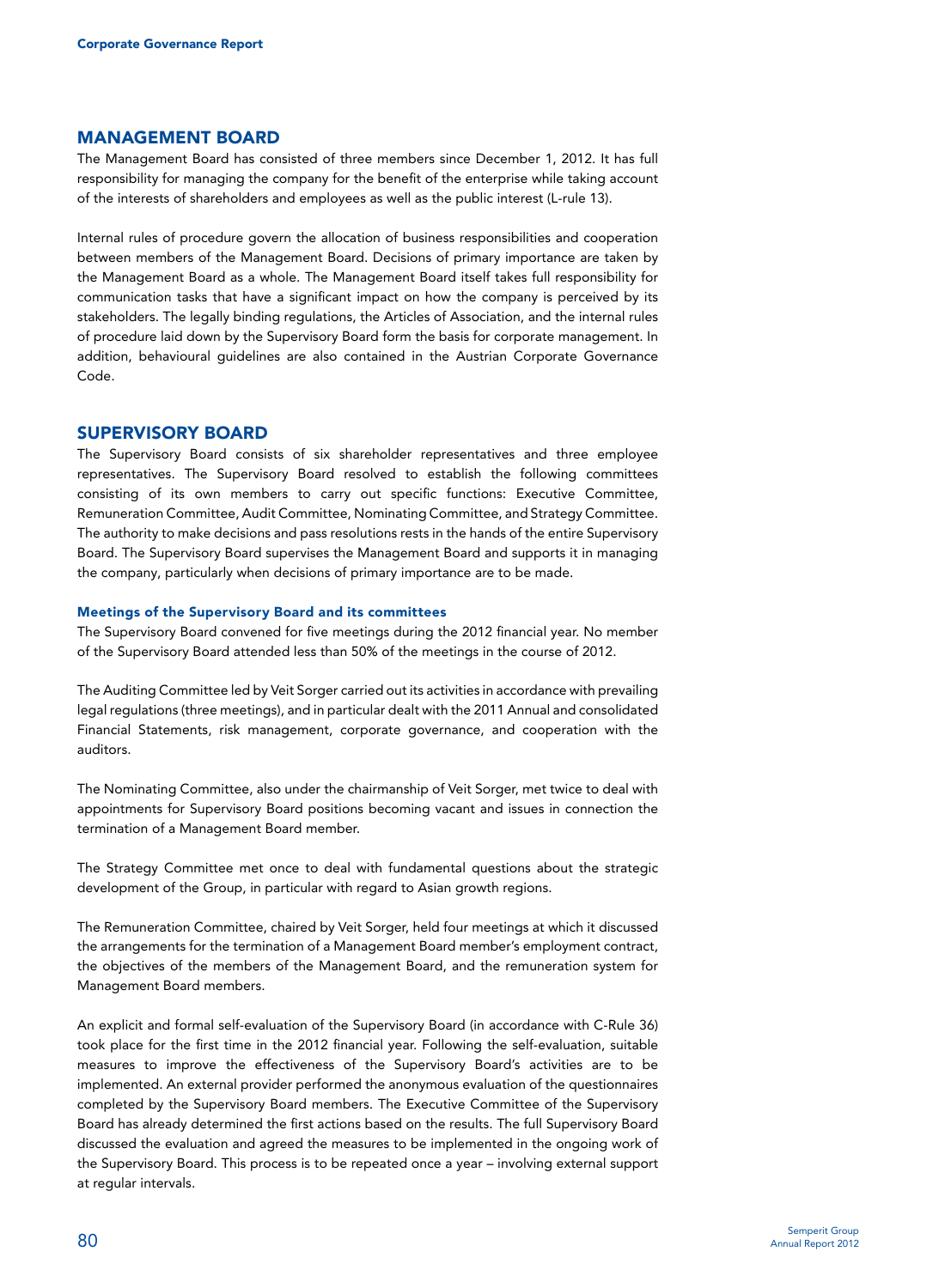## Supervisory board

|                                     |                           | Year of<br>birth | <b>First appointed</b> | End of current term<br>of office <sup>1)</sup>                                | <b>Supervisory Board</b><br>positions in other<br>listed companies                                                                                                                         |  |
|-------------------------------------|---------------------------|------------------|------------------------|-------------------------------------------------------------------------------|--------------------------------------------------------------------------------------------------------------------------------------------------------------------------------------------|--|
| Shareholder<br>representatives      |                           |                  |                        |                                                                               |                                                                                                                                                                                            |  |
| Veit Sorger<br>Chairman             | $2)$ 3) 4) 5)<br>6) 7) 8) | 1942             | 26.05.2004             | Until the Annual General<br>Meeting resolving upon the<br>2014 financial year | Lenzing AG                                                                                                                                                                                 |  |
| Michael Junghans<br>Deputy Chairman | $2)$ 3) 4) 5)<br>$6)$ 7)  | 1967             | 28.04.2010             | Until the Annual General<br>Meeting resolving upon the<br>2012 financial year | Lenzing AG (Chairman),<br>AMAG Austria Metall AG,<br>Allgemeine Baugesellschaft<br>A. Porr AG <sup>9)</sup>                                                                                |  |
| Walter Koppensteiner<br>Member      | 2) 8)                     | 1959             | 23.04.2012             | Until the Annual General<br>Meeting resolving upon the<br>2014 financial year |                                                                                                                                                                                            |  |
| Martin Payer                        | 2) 8)                     | 1978             | 24.05.2007             | Until 23.04.2012                                                              | Lenzing AG                                                                                                                                                                                 |  |
| Patrick Prügger<br>Member           | 2) 5)                     | 1975             | 14.04.2011             | Until the Annual General<br>Meeting resolving upon the<br>2013 financial year | Lenzing AG,<br>AMAG Austria Metall AG,<br>Allgemeine Baugesellschaft<br>A. Porr AG <sup>9)</sup>                                                                                           |  |
| Andreas Schmidradner<br>Member      | 2) 5) 7)                  | 1961             | 20.05.2008             | Until the Annual General<br>Meeting resolving upon the<br>2012 financial year | Lenzing AG                                                                                                                                                                                 |  |
| Anton Schneider                     | 2) 8)                     | 1951             | 30.04.2009             | Until 23.04.2012                                                              | Linz Textil Holding AG,<br>SHW AG (Germany)<br>(Chairman)                                                                                                                                  |  |
| Ingrid Wesseln<br>Member            | 2) 8)                     | 1966             | 23.04.2012             | Until the Annual General<br>Meeting resolving upon the<br>2014 financial year |                                                                                                                                                                                            |  |
| <b>Employee representatives</b>     |                           |                  |                        |                                                                               | <b>Worker's council functions</b>                                                                                                                                                          |  |
| Sigrid Haipl                        |                           | 1960             | 26.03.2012             |                                                                               | Chairman of the Works Coun-<br>cil - Staff Employees, Vienna                                                                                                                               |  |
| Alexander Hollerer                  | 5) 6) 7)                  | 1954             | 01.07.1998             |                                                                               | Deputy Chairman of the<br>European Works Council,<br>Chairman of the Central<br>Works Council of Semperit<br>AG Holding, Chairman of<br>the Works Council - Staff<br>Employees, Wimpassing |  |
| Andreas Slama                       | 5) 7)                     | 1966             | 31.01.2009             |                                                                               | Chairman of the European<br>Works Council, Chairman of<br>the Works Council - Factory<br>Employees, Wimpassing                                                                             |  |

1) One fifth of the members of the Supervisory Board automatically leave their positions every year at the end of the Annual General Meeting, pursuant to the Articles of Association.

2) Have declared their independence vis-à-vis the Supervisory Board in accordance with Rule 53 of the Austrian Corporate Governance Code.

Matthias Unkrig 1968 05.04.2005 Until 26.03.2012 –

3) Executive Committee

4) Remuneration Committee

5) Audit Committee

6) Nominating Committee

7) Strategy Committee

8) No representation by a shareholder over 10% (C-Rule 54 of the Austrian Corporate Governance Code).

9) Until 25.10.2012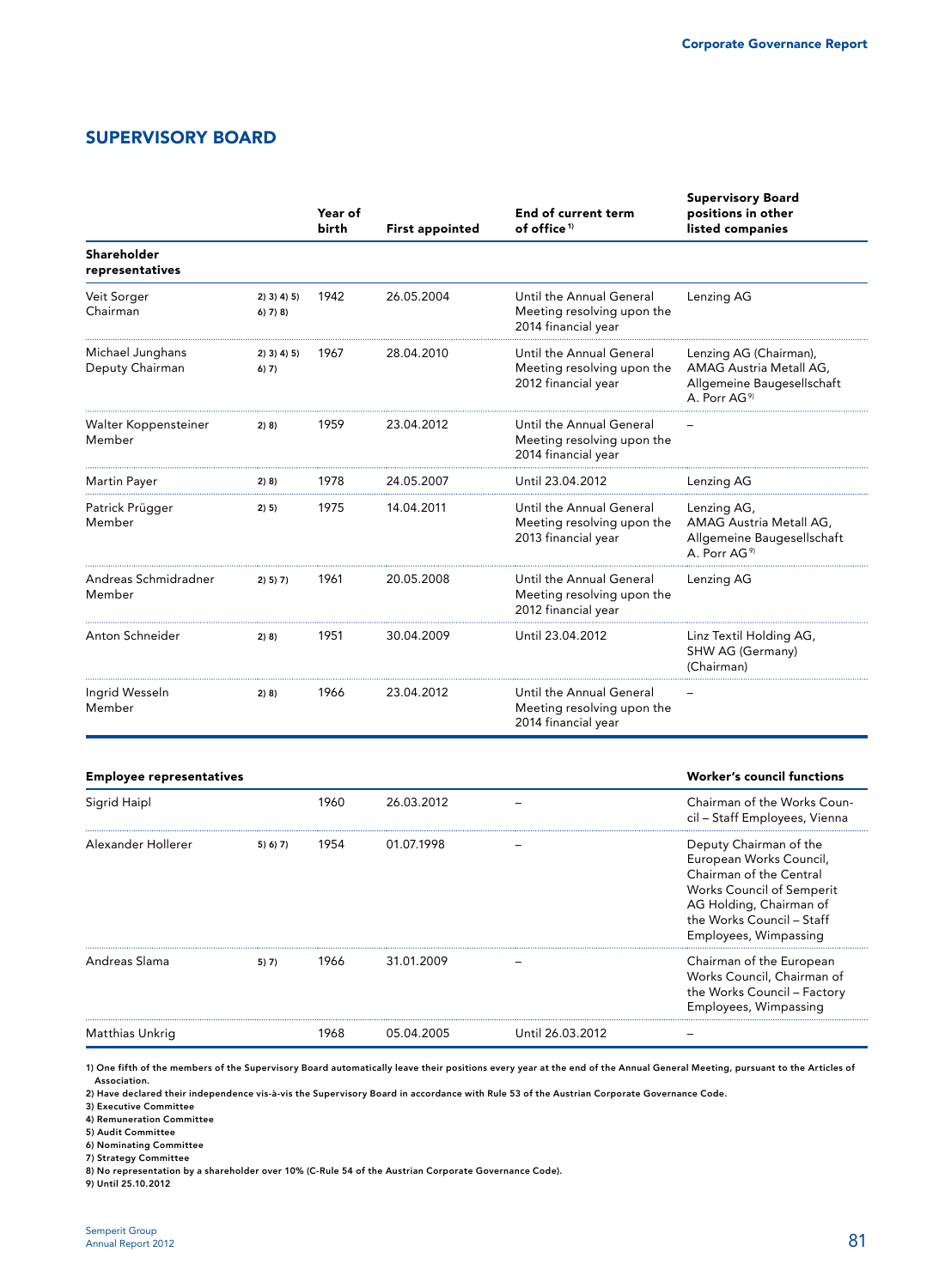#### Guidelines for the independence of Supervisory Board members

A member of the Supervisory Board shall be deemed independent if he/she has no business or personal relations with the company or its Management Board that would constitute a material conflict of interests, and thus could influence the member's behaviour.

In evaluating the independence of a Supervisory Board member, the Supervisory Board uses the following guidelines, which correspond to those contained in Appendix 1 of the July, 2012 version of the Austrian Corporate Governance Code:

- The Supervisory Board member shall not have served as a member of the Management Board or as a senior manager of the company or one of its subsidiaries in the past five years.
- The Supervisory Board member shall not maintain or have maintained in the past year any business relations with the company or one of its subsidiaries to an extent of significance for the Supervisory Board member. This shall also apply to relationships with companies in which the Supervisory Board member has a considerable economic interest. The approval of individual transactions by the Supervisory Board according to Section 95 Para. 5 Austrian Stock Corporation Act does not automatically mean the person is qualified as not independent.
- The Supervisory Board member shall not have been auditor of the company or have owned a share in the auditing company or have worked there as an employee in the past three years.
- The Supervisory Board member shall not be a member of the Management Board of another company in which a Management Board member of the company is a Supervisory Board member.
- The Supervisory Board member shall not serve on the Supervisory Board for more than 15 years. This limitation does not apply to Supervisory Board members who are shareholders in a corporate holding or who represent the interests of such shareholders.
- The Supervisory Board member shall not be a close relative (direct offspring, spouse, partner, parent, uncle, aunt, sibling, niece, nephew) of a Management Board member or of persons in one of the aforementioned positions.

### Cooperation between Management Board and Supervisory Board

The strategic direction of the company is determined in close cooperation between the Management Board and the Supervisory Board and discussed in Supervisory Board meetings held at regular intervals. The Supervisory Board determines the division of departments and responsibilities in the Management Board, as well as those transactions requiring its explicit authorisation in accordance with statutory provisions. Furthermore, the Supervisory Board supports the Management Board in managing the company, particularly when decisions of primary importance are to be made.

#### Remuneration of the Management Board

The remuneration of the Management Board encompasses a fixed salary component, a shortterm variable, performance-based component, and a long-term variable, performance-based component, as well as remuneration in kind. The assessment for the short-term variable, performance-based salary component of the Management Board is based on net profit (earnings after tax), the dividend amount distributed (the last time for a Management Board member in 2012), the return on total assets and personal, qualitative targets.

In line with the stipulations contained in the Austrian Corporate Governance Code, a variable, performance-based salary component has now been integrated into the remuneration of all Management Board members. This is linked to the achievement of sustainable, long-term and multi-annual performance criteria. Based on the achievement of the targeted objectives, this bonus is subsequently determined for the past financial year and paid in three equal instalments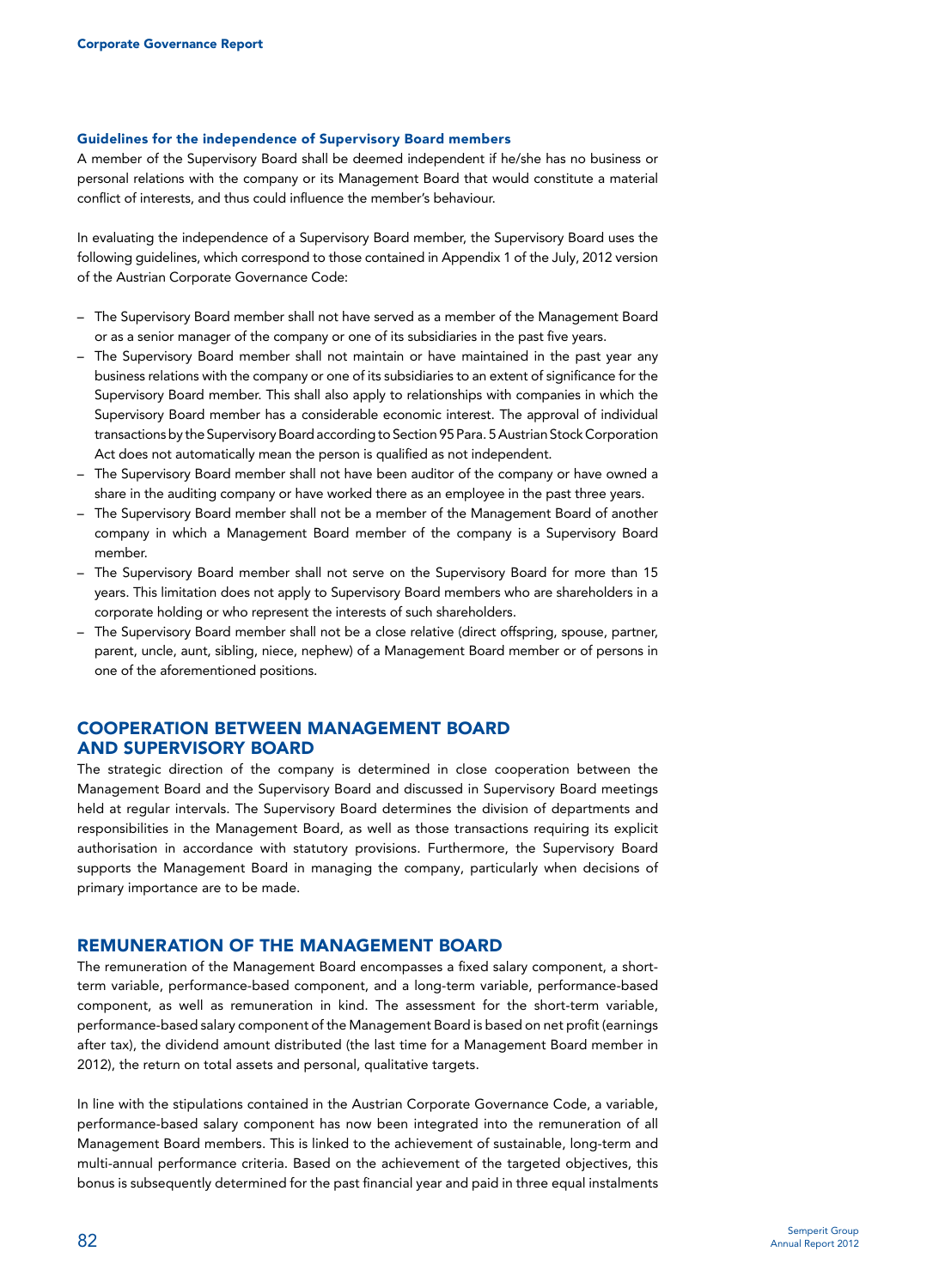#### Remuneration paid to the Management Board

|                                            | 2011                                                                                   |                                             |                                                             | 2012  |                                                                                        |                                             |                                                             |       |
|--------------------------------------------|----------------------------------------------------------------------------------------|---------------------------------------------|-------------------------------------------------------------|-------|----------------------------------------------------------------------------------------|---------------------------------------------|-------------------------------------------------------------|-------|
| in kEUR                                    | Fixed<br>remunera-<br>tion (incl.<br>payments<br>in kind and<br>daily allow-<br>ances) | Variable<br>short-term<br>remunera-<br>tion | Variable<br>long-term<br>remunera-<br>tion ("bonus<br>bank" | Total | Fixed<br>remunera-<br>tion (incl.<br>payments<br>in kind and<br>daily allow-<br>ances) | Variable<br>short-term<br>remunera-<br>tion | Variable<br>long-term<br>remunera-<br>tion ("bonus<br>bank" | Total |
| Thomas<br>Fahnemann,<br>Chairman           | 458                                                                                    |                                             |                                                             | 458   | 461                                                                                    | 258                                         |                                                             | 719   |
| Richard<br>Ehrenfeldner                    | 362                                                                                    | 344                                         |                                                             | 706   | 376                                                                                    | 226                                         |                                                             | 602   |
| Johannes<br>Schmidt-Schultes <sup>1)</sup> | 172                                                                                    |                                             |                                                             | 172   | 271                                                                                    | 85                                          |                                                             | 356   |
| Richard Stralz <sup>2)</sup>               | 346                                                                                    | 315                                         |                                                             | 661   | 330                                                                                    | 169                                         |                                                             | 499   |
| Rainer<br>Zellner $3$                      | 142                                                                                    | 960                                         |                                                             | 1,102 |                                                                                        |                                             |                                                             |       |
| <b>Summe</b>                               | 1,480                                                                                  | 1,619                                       |                                                             | 3,099 | 1,438                                                                                  | 738                                         |                                                             | 2,176 |

1) Appointed to the Management Board on 15.04.2011

2) Resigned from the Management Board on 30.11.2012 (amounts presented above are remuneration paid based on claims for the period until 30.11.2012)

3) Resigned from the Management Board on 14.04.2011 (amounts presented above are remuneration paid based on claims for the period until 14.04.2011)

over a period of three years. If the pre-defined goals are not attained, no bonus is assigned to the variable remuneration category, or, in the case of a premature termination of the Management Board mandate, the still unpaid share of the bonus is completely cancelled.

The upper limit for variable, performance-based remuneration components (short-term and long-term components) is between 82% and 111% of the annual fixed remuneration. In the 2012 financial year, the remuneration paid to the active members of the Management Board totalled EUR 2,176 thousand (previous year: EUR 3,099 thousand), of which EUR 738 thousand (previous year: EUR 1,619 thousand) consisted of variable salary components. Due to changes in the composition of the Management Board during the year under review, the meaningfulness of a year-on-year comparison is limited.

In addition, payments were made to the former Management Board member Richard Stralz when his employment relationship was concluded. These payments totalled EUR 847 thousand (previous year: EUR 0 thousand).

The remuneration paid to the former Chairman of the Management Board Rainer Zellner amounted to EUR 1,008 thousand in 2012 (2011: EUR 357 thousand - this remuneration relates to the period from April 14, 2011 until December 31, 2011).

Expenses for retirement benefits for the active members of the Management Board members based on the defined contribution principle totalled EUR 210 thousand (previous year: EUR 186 thousand).

For all members of the Management Board, retirement benefits are either specified in the Articles of Association, which prescribe pension plan reinsurance using the defined contribution principle, or specified in the respective contract using the defined contribution principle.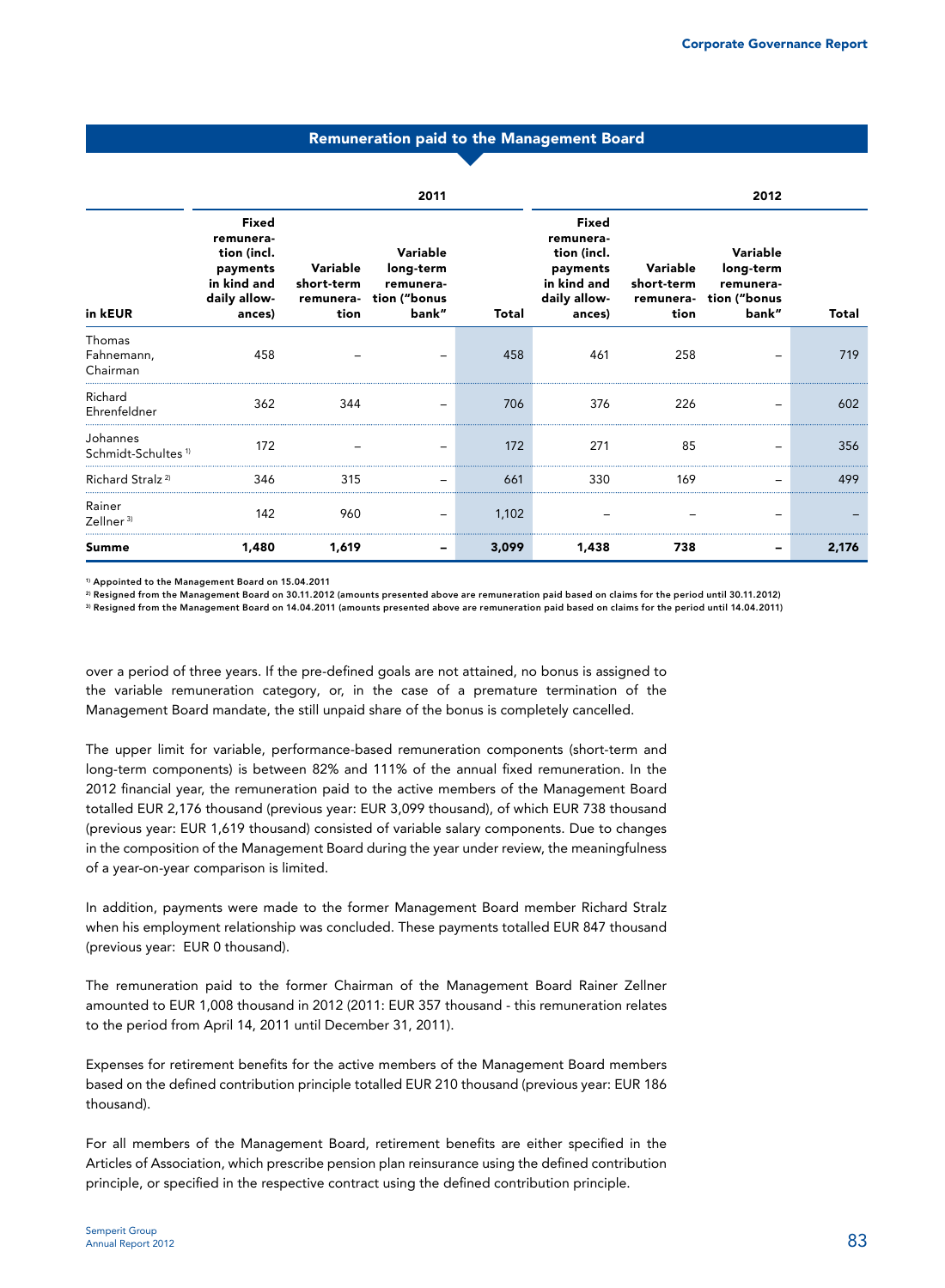In the case of termination of the employment contract of a Management Board member, the respective member is entitled to a severance payment in accordance with the Salaried Employees Act or the Corporate Employee and Self-Employed Pension Act.

A Directors and Officers (D&O) insurance has been taken out for the members of the Management Board and senior executives – no deductible is due from Management Board members in the event of a claim; the company bears the related costs.

#### Remuneration of the Supervisory Board

The remuneration of the Supervisory Board was revised by the Annual General Meeting on April 23, 2012 through a modification to Section 15 of the Articles of Association of Semperit AG Holding. Supervisory Board members were remunerated based on the previous scheme for the last time in 2012. According to this scheme, each member of the Supervisory Board received an attendance fee for each session totaling EUR 120 as compensation for expenses, as well as an annual fee amounting to EUR 4,360. Both fees were linked to the consumer price index (basis: CPI 2000, annual average 2004 = 108.1), therefore the fees for 2012 are slightly higher than the aforementioned amounts. The fixed annual fee was increased by 100% for the Chairman of the Supervisory Board and 50% for the Deputy Chairman. In addition, the members of the Supervisory Board as a whole (excluding employee representatives) received 0.15% of the earnings after tax of the Semperit Group as a performance-based profit-sharing bonus, after the consolidated financial statements have been granted an unqualified opinion by the auditors. This profit-sharing bonus was divided among the Supervisory Board members so that each member received an equal share, the Chairman an additional 100% of this share and the Deputy Chairman an additional 50%. Moreover, the performance-based component was not allowed to exceed 2.5 times the annual fixed fee (excluding attendance fees) for each Supervisory Board member.

#### Remuneration paid in the 2012 financial year to the Supervisory Board<sup>1)</sup>

| in EUR                        | Year of birth | <b>Annual fixed</b><br>remuneration | <b>Attendance fee</b> | Performance-based<br>profit-sharing bonus | Total   |
|-------------------------------|---------------|-------------------------------------|-----------------------|-------------------------------------------|---------|
| Veit Sorger                   | 1942          | 10,083                              | 694                   | 21,639                                    | 32,416  |
| Michael Junghans              | 1967          | 7,562                               | 694                   | 16.229                                    | 24,486  |
| Walter Koppensteiner          | 1959          |                                     |                       |                                           |         |
| Walter Lederer <sup>2)</sup>  | 1961          | 1.437                               |                       | 3.083                                     | 4.519   |
| Martin Payer <sup>3)</sup>    | 1978          | 5.042                               | 694                   | 10.820                                    | 16.555  |
| Patrick Prügger               | 1975          | 3.591                               | 555                   | 7.707                                     | 11,853  |
| Andreas Schmidradner          | 1961          | 5.042                               | 694                   | 10.820                                    | 16,555  |
| Anton Schneider <sup>3)</sup> | 1951          | 5.042                               | 555                   | 10.820                                    | 16,416  |
| Ingrid Wesseln                | 1966          |                                     |                       |                                           |         |
|                               |               | 37.798                              | 3,885                 | 81.117                                    | 122,801 |

<sup>1)</sup> Employee representatives receive no remuneration.

2) Resigned from the Supervisory Board on 14.04.2011

3) Resigned from the Supervisory Board on 23.04.2012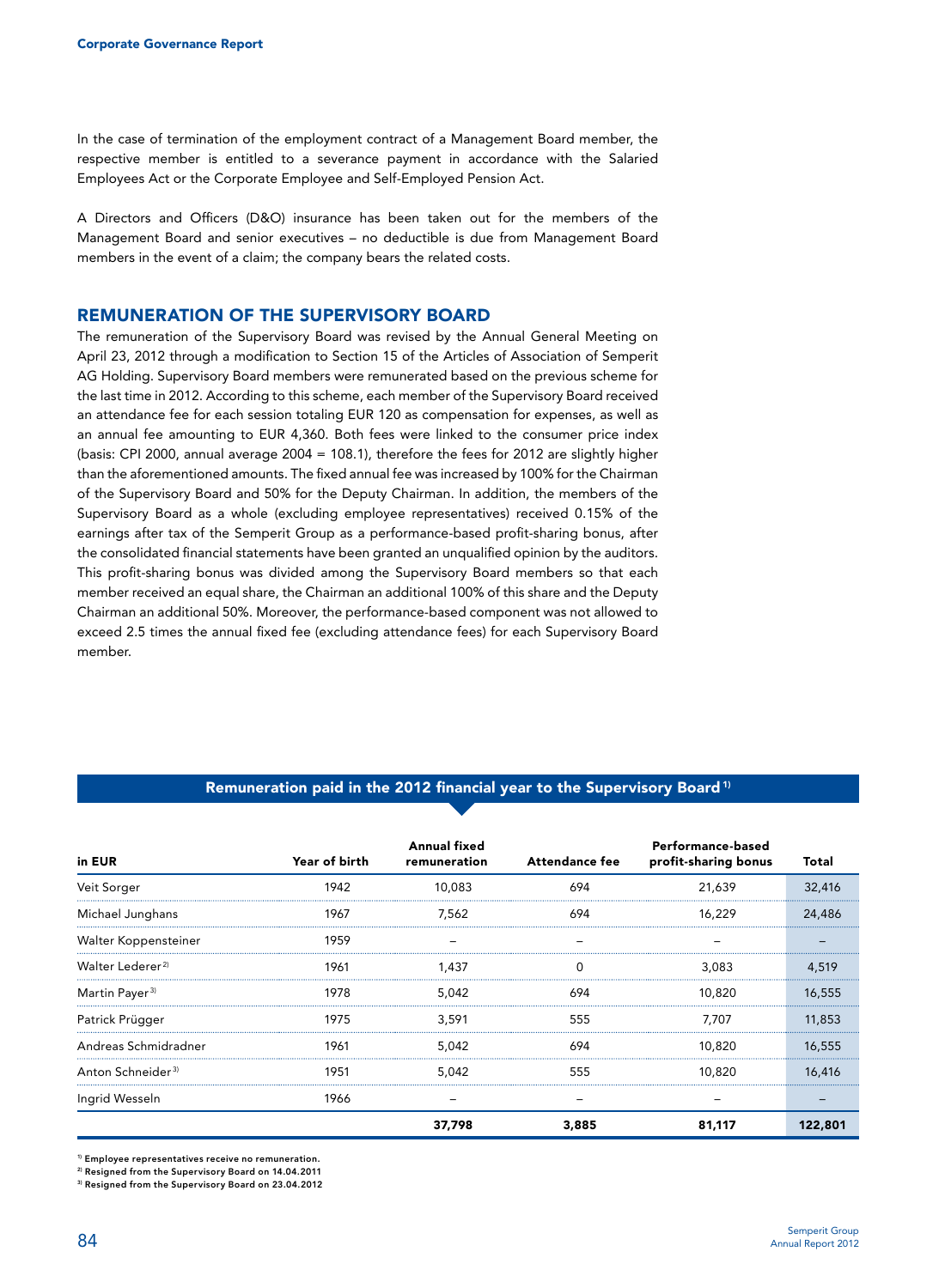Unlike the existing scheme, the proposal to the Annual General Meeting on April 30, 2013 for remuneration of the Supervisory Board members for their activities in 2012 no longer includes variable compensation; instead, it contains the following components:

- base remuneration of EUR 20,000 (additional premium of 50% for the Chairman and 25% for the Deputy Chairman)
- remuneration of EUR 2,500 per each membership in a committee
- attendance fee of EUR 1,000 per each meeting of the Supervisory Board and EUR 500 per each meeting of a committee

A Directors and Officers (D&O) insurance has been taken out for the members of the Supervisory Board; the company bears the related costs.

## Compliance Policy

In order to implement and ensure compliance with all relevant securities regulations, Semperit has issued its own Compliance Policy designed to prevent the misuse or dissemination of insider information. Compliance is monitored and administered by a specially designated compliance officer reporting directly to the Management Board. The Compliance Directive can be viewed at the following link:

www.semperitgroup.com/en/ir/corporate-governance/compliance-code.

### Code of Conduct

In order to strengthen and expand existing compliance tools beyond securities compliance, a compliance organisation was implemented during the reporting period that covers all corporate units. A Group Compliance Officer receives support in fulfilling his responsibilities from 15 compliance officers working in the largest subsidiaries of Semperit Group. He reports any incidents to the Compliance Committee, which is directly subordinate to the Management Board.

In addition to these organisational improvements, a Code of Conduct was adopted in the 2012 reporting period that is binding for all employees and managers. Its most important objectives are to avoid corruption, money laundering, human rights violations, insider trading, and deal with aspects of data protection, export restrictions, and the protection of the interests of all stakeholders. These requirements for behaviour are further specified in thematic compliance guidelines that are available to all employees in more than ten languages. The contents of these guidelines are also taught in regular training sessions. The Code of Conduct can be viewed at the following website:

www.semperitgroup.com/en/ir/corporate-governance/code-of-conduct.

#### Advancement of women

The Semperit Group attaches great importance to ensuring the equal treatment of men and women in all respects. In recent years, the number of women employed in management-track positions within the Semperit Group has steadily increased. Women comprise 5% of the top management of the company and more than 20% of the Supervisory Board. In Austria, women already comprise about one-third of the employees participating in junior management development programmes. Moreover, if the respective job position allows, Semperit promotes the compatibility of family and career by providing flexible working models and teleworking opportunities.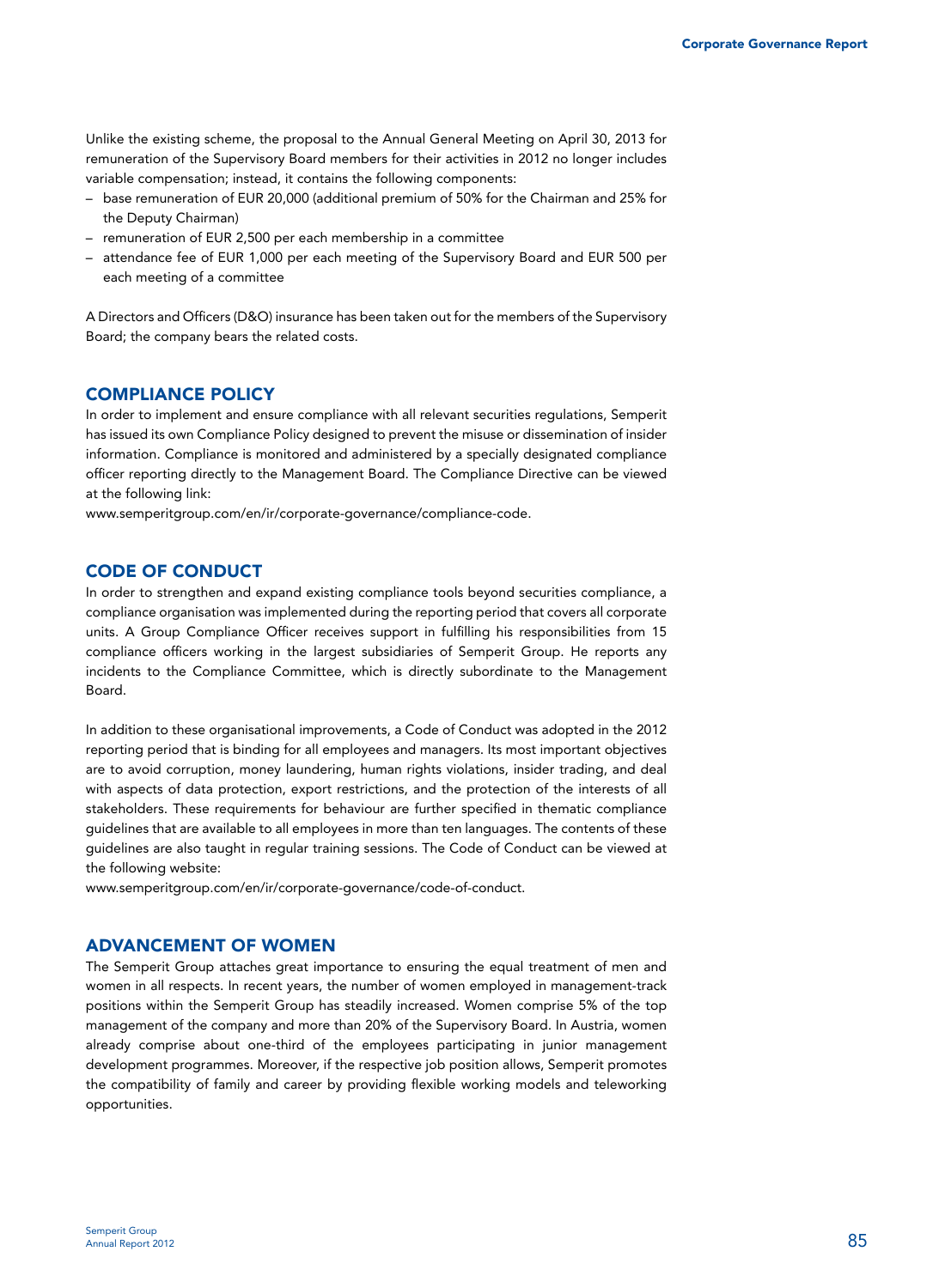#### Directors' dealings

In accordance with Section 48d of the Austrian Stock Exchange Act, share purchases or sales by members of the Management and Supervisory Boards must be reported to the Austrian Financial Market Authority within five working days following conclusion of the transaction, and published on its website.

#### Internal Audit & Risk Management

The Internal Audit & Risk Management department reports directly to the Management Board and prepares an audit plan and an annual activity report for the previous financial year. The Management Board discusses these reports with the members of the Supervisory Board. In addition, the department performs risk management tasks. These include in particular the central coordination and monitoring of risk management processes for the entire Group, as well as risk measurement and comprehensive reporting to the Management Board and the Supervisory Board. The effectiveness of the company's risk management system is evaluated by the auditor on the basis of the reports and other documents provided. The auditor's report is presented to the Management Board as well as to the Supervisory Board.

The purpose of the Internal Control System (ICS) of the Semperit Group is to ensure the effectiveness and profitability of business operations, the reliability of financial reporting, and adherence to applicable laws and regulations. It is continually updated and expanded by the Internal Audit department together with the appropriate functional departments in the company as a means of supporting the early identification and ongoing monitoring of risk resulting from inadequate monitoring systems and fraudulent acts. For instance, Internal Audit & Risk Management managed a project during 2012 to once again review all accounting-relevant processes in a systematic and comprehensive manner with respect to an effective ICS. The new minimum standards derived from this initiative must be adhered to by Group subsidiaries throughout the world.

#### External evaluation

In accordance with Rule 62 of the Austrian Corporate Governance Code, the Semperit Group has its compliance with the stipulations contained in the code and the accuracy of its related public reporting evaluated by an external institution. This was last performed at the beginning of 2011. The most recent evaluation carried out by KPMG did not discover any facts inconsistent with the declaration of the Management Board and Supervisory Board found in the Corporate Governance Report of the company with respect to its compliance with the C-Rules and R-Rules of the Austrian Corporate Governance Code.

Vienna, March 19, 2013

Thomas Fahnemann Chief Executive Officer Chairman

Johannes Schmidt-Schultes Chief Financial Officer

Richard Ehrenfeldner Chief Technical Officer